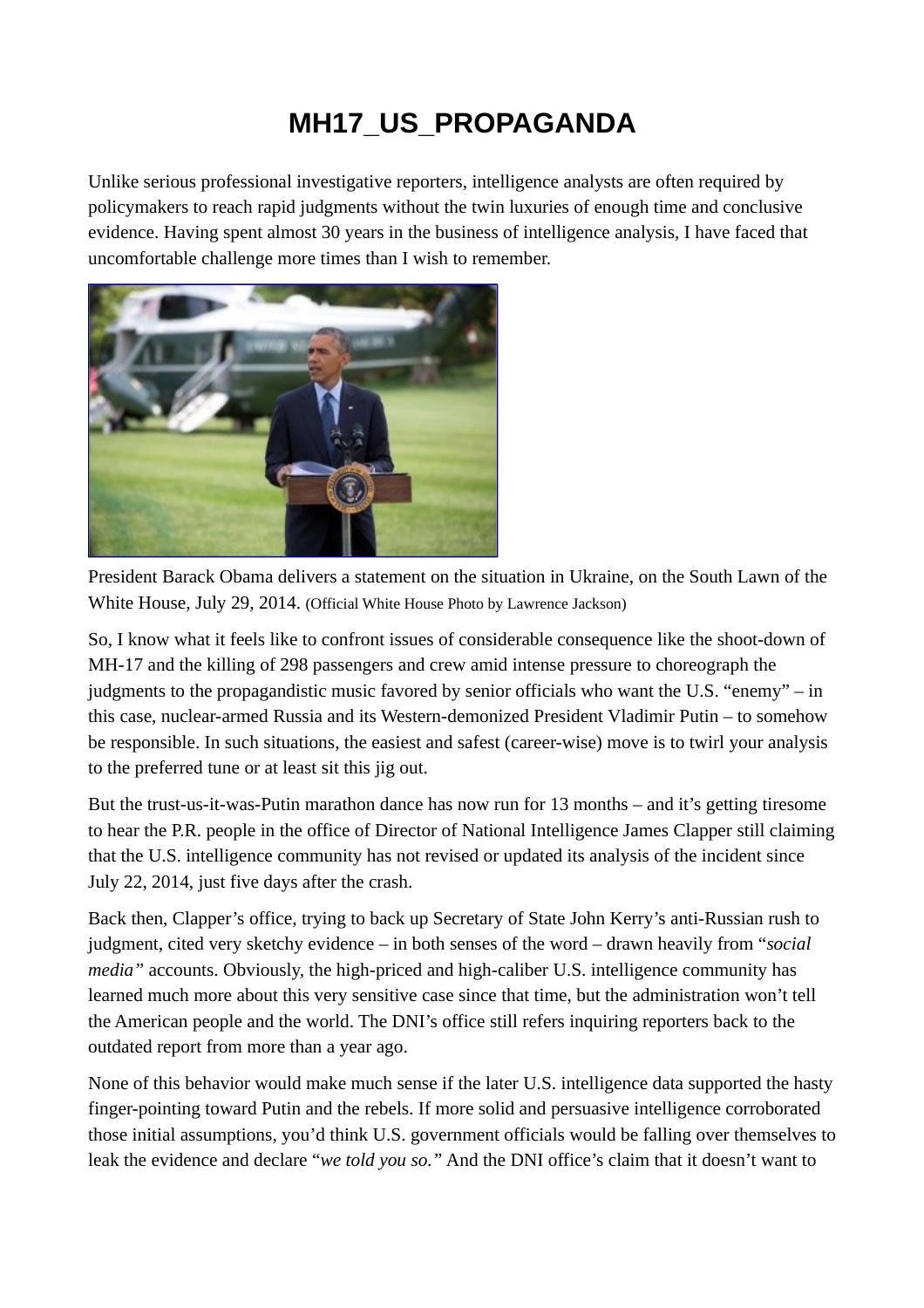prejudice the MH-17 investigation doesn't hold water either – since the initial rush to judgment did exactly that.

So, despite the discomfort attached to making judgments with little reliable evidence – and at the risk of sounding like former Defense Secretary Donald Rumsfeld – it seems high time to address what we know, what we don't know, and why it may be that we don't know what we don't know.

Those caveats notwithstanding I would say it is a safe bet that the hard technical intelligence evidence upon which professional intelligence analysts prefer to rely does not support Secretary of State Kerry's unseemly rush to judgment in blaming the Russian side just three days after the shootdown.

## **'An Extraordinary Tool'?**

When the tragedy occurred U.S. intelligence collection assets were focused laser-like on the Ukraine-Russia border region where the passenger plane crashed. Besides collection from overhead imagery and sensors, U.S. intelligence presumably would have electronic intercepts of communications as well as information from human sources inside many of the various factions.

That would mean that hundreds of intelligence analysts are likely to have precise knowledge regarding how MH-17 was shot down and by whom. Though there may be some difference of opinion among analysts about how to read the evidence  $-$  as there often is  $-$  it is out of the question that the intelligence community would withhold this data from President Barack Obama, Secretary of State Kerry and other top officials.

Thus, it is a virtual certainty that the Obama administration has far more conclusive evidence than the "social media" cited by Kerry in casting suspicions on the rebels and Moscow when he made the rounds of Sunday talk shows just three days after the crash. On NBC's "Meet the Press," Kerry told David Gregory that "social media" is an "extraordinary tool." The question is, a tool for what?

The DNI report two days later rehashed many of the "social media" references that Kerry cited and added some circumstantial evidence about Russia providing other forms of military equipment to the rebels. But the DNI report contains no mention of Russia supplying a Buk anti-aircraft missile system that Kerry and the DNI cited as the suspected weapon that downed the plane.

So, why does the administration continue refusing to go beyond such dubious sources and shaky information in attributing blame for the shoot-down? Why not fill in the many blanks with actual and hard U.S. intelligence data that would have been available and examined over the following days and weeks? Did the Russians supply a Buk or other missile battery that would be capable of hitting MH-17 flying at 33,000 feet? Yes or no.

If not supplied by the Russians, did the rebels capture a Buk or similar missile battery from the Ukrainians who had them in their own inventory? Or did some element of the Ukrainian government – possibly associated with one of Ukraine's corrupt oligarchs – fire the missile, either mistaking the Malaysian plane for a Russian one or calculating how the tragedy could be played for propaganda purposes? Or was it some other sinister motive?

Without doubt, the U.S. government has evidence that could support or refute any one of those possibilities, but it won't tell you even in some declassified summary form. Why? Is it somehow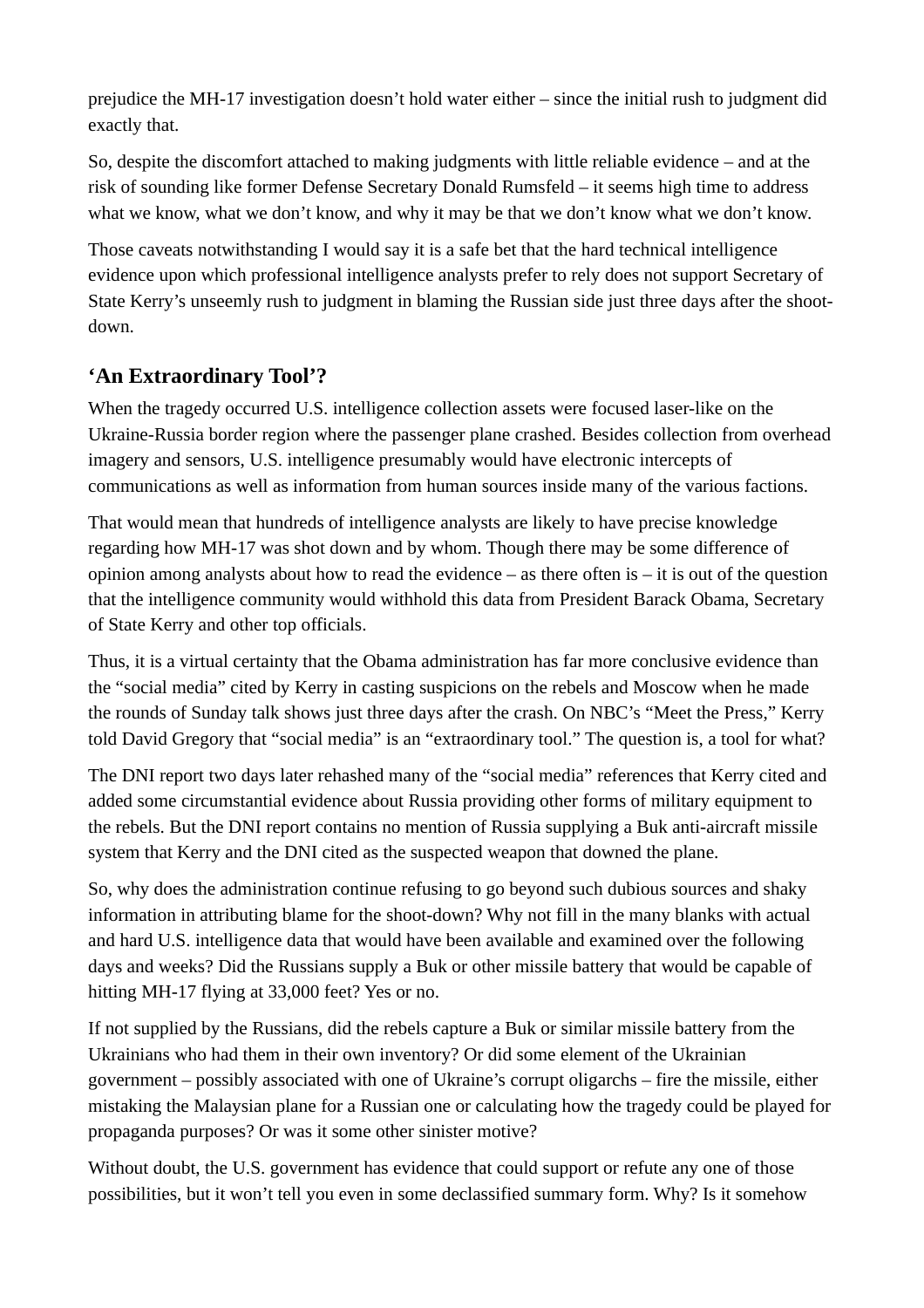unpatriotic to speculate that John Kerry, with his checkered reputation for truth-telling regarding Syria and other foreign crises, chose right off the bat to turn the MH-17 tragedy to Washington's propaganda advantage, an exercise in "soft power" to throw Putin on the defensive and rally Europe behind U.S. economic sanctions to punish Russia for supporting ethnic Russians in Crimea and eastern Ukraine resisting the new U.S.-arranged political order in Kiev?

By taking a leaf out of the Bush-Cheney-Tony-Blair playbook, Kerry could "*fix the intelligence around the policy"* of Putin-bashing. Given the anti-Putin bias rampant in the mainstream Western media, that wouldn't be a hard sell. And, it wasn't. The "*mainstream"* stenographers/journalists quickly accepted that "social media" was indeed a dandy source to rely on – and have never pressed the U.S. government to release any of its intelligence data.

Yet, in the immediate aftermath of the MH-17 shoot-down, there were signs that honest intelligence analysts were not comfortable letting themselves be used as they and other colleagues had been before the invasion of Iraq in 2003.

To buttress Kerry's shaky case, DNI Clapper arranged a flimsy "*Government Assessment"* – reprising many of Kerry's references to "*social media"* – that was briefed to a few hand-picked Establishment reporters two days after Kerry starred on Sunday TV. The little-noticed distinction was that this report was not the customary "Intelligence Assessment" (the genre that has been de rigueur in such circumstances in the past).

The key difference between the traditional "Intelligence Assessment" and this relatively new creation, a "*Government Assessment,"* is that the latter genre is put together by senior White House bureaucrats or other political appointees, not senior intelligence analysts. Another significant difference is that an "*Intelligence Assessment"* often includes alternative views, either in the text or in footnotes, detailing disagreements among intelligence analysts, thus revealing where the case may be weak or in dispute.

The absence of an "*Intelligence Assessment"* suggested that honest intelligence analysts were resisting a knee-jerk indictment of Russia – just as they did after the first time Kerry pulled this "*Government Assessment"* arrow out of his quiver trying to stick the blame for an [Aug. 21, 2013](https://wikispooks.com/wiki/Syrian_Chemical_Weapons_Attack)  [sarin gas attack](https://wikispooks.com/wiki/Syrian_Chemical_Weapons_Attack) outside Damascus on the Syrian government.

Kerry cited this pseudo-intelligence product, which contained not a single verifiable fact, to take the United States to the brink of war against President Bashar al-Assad's military, a fateful decision that was only headed off at the last minute after President Barack Obama was made aware of grave doubts among U.S. intelligence analysts about whodunit. Kerry's sarin case has since collapsed. [See Consortiumnews.com's ["The Collapsing Syria-Sarin Case."](https://consortiumnews.com/2014/04/07/the-collapsing-syria-sarin-case/)]

The sarin and MH-17 cases reveal the continuing struggles between opportunistic political operatives and professional intelligence analysts over how to deal with geopolitical information that can either inform U.S. foreign policy objectively or be exploited to advance some propaganda agenda. Clearly, this struggle did not end after CIA analysts were pressured into giving President George W. Bush the fraudulent – not "mistaken" – evidence that he used to make the case for invading Iraq in 2003.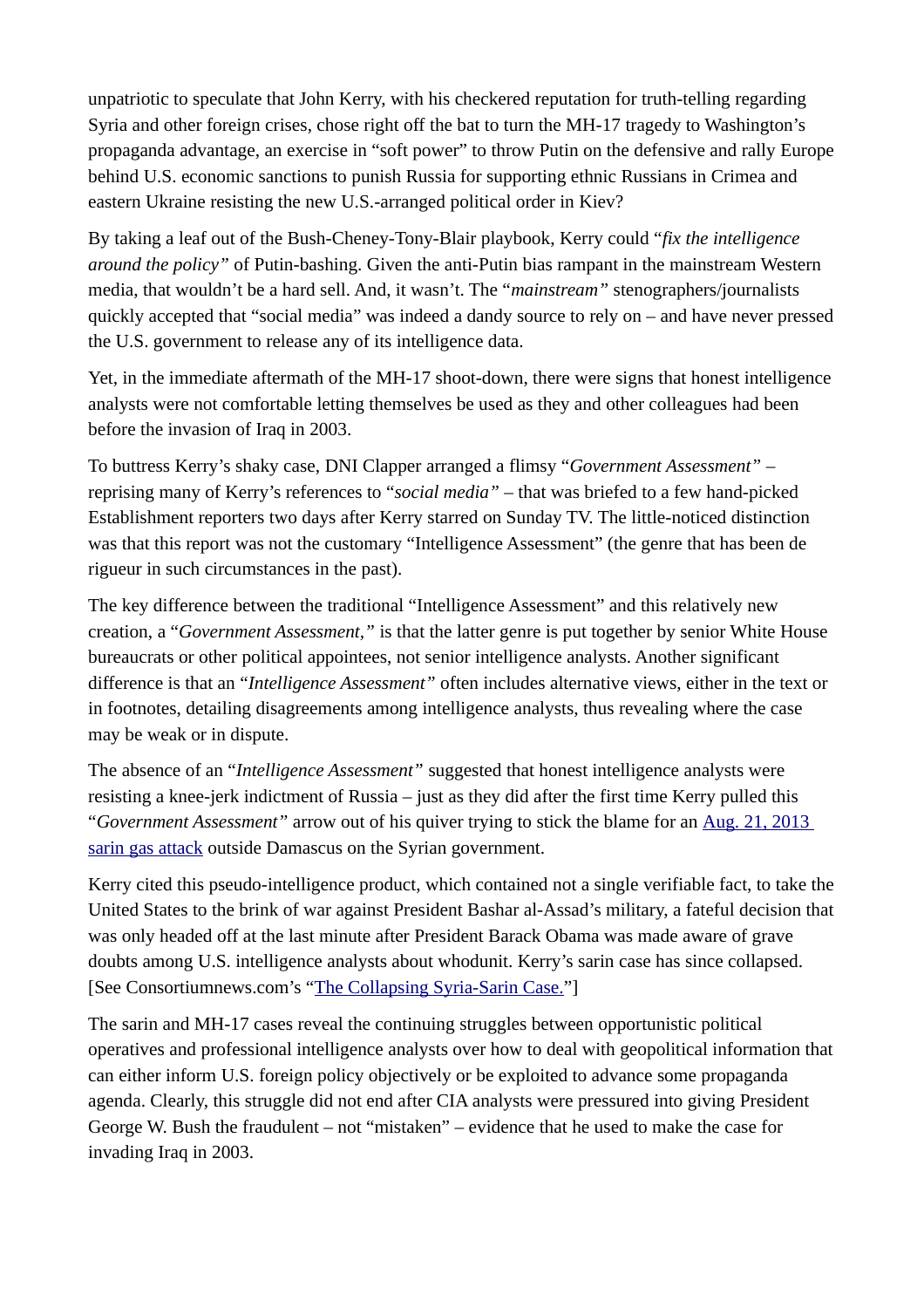But so soon after that disgraceful episode, the White House and State Department run the risk that some honest intelligence analysts would blow the whistle, especially given the dangerously blasé attitude in Establishment Washington toward the dangers of escalating the Ukraine confrontation with nuclear-armed Russia. Given the very high stakes, perhaps an intelligence professional or two will summon the courage to step up to this challenge.

## **Falling in Line**

For now, the rest of us are told to be satisfied with the Sunday media circus orchestrated by Kerry on July 20, 2014, with the able assistance of eager-to-please pundits. A review of the transcripts of the CBS, NBC, and ABC Sunday follies reveals a remarkable – if not unprecedented — consistency in approach by CBS's Bob Schieffer, NBC's David Gregory (ably egged on by Andrea Mitchell), and ABC's George Stephanopoulos, all of whom hewed faithfully to a script apparently given them with two main talking points: (1) blame Putin; and (2) frame the shoot-down as a "wake-up call" (Kerry used the words repeatedly) for European governments to impose tight economic sanctions on Russia.

If the U.S. government's hope was that the combination of Kerry's hasty judgment and the DNI's supportive "Government Assessment" would pin the P.R. blame for MH-17 on Putin and Russia, the gambit clearly worked. The U.S. had imposed serious economic sanctions on Russia the day before the shoot-down – but the Europeans were hesitant. Yet, in the MH-17 aftermath, both U.S. and European media were filled with outrage against Putin for supposedly murdering 298 innocents.

German Chancellor Angela Merkel and other European leaders, who had been resisting imposing strong economic sanctions because of Germany's and the European Union's lucrative trade with Russia, let themselves be bulldozed, just two weeks after the shoot-down, into going along with mutually harmful sanctions that have hurt Russia but also have shaken the EU's fragile economic recovery.

Thus started a new, noxious phase in the burgeoning confrontation between Russia and the West, a crisis that was originally precipitated by a Western-orchestrated coup d'état in Kiev on Feb. 22, 2014, ousting Ukraine's elected President Viktor Yanukovych and touching off the current civil war that has witnessed some of the worst bloodshed inside Europe in decades..

It may seem odd that those European leaders allowed themselves to be snookered so swiftly. Did their own intelligence services not caution them against acquiescing over "*intelligence"* from social media? But the tidal wave of anti-Putin fury in the MH-17 aftermath was hard if not impossible for any Western politician to resist.

## **Just One Specific Question?**

Yet, can the U.S. concealment of its MH-17 intelligence continue indefinitely? Some points beg for answers. For instance, besides describing social media as "*an extraordinary tool,"* Kerry told David Gregory on July 20, 2014: